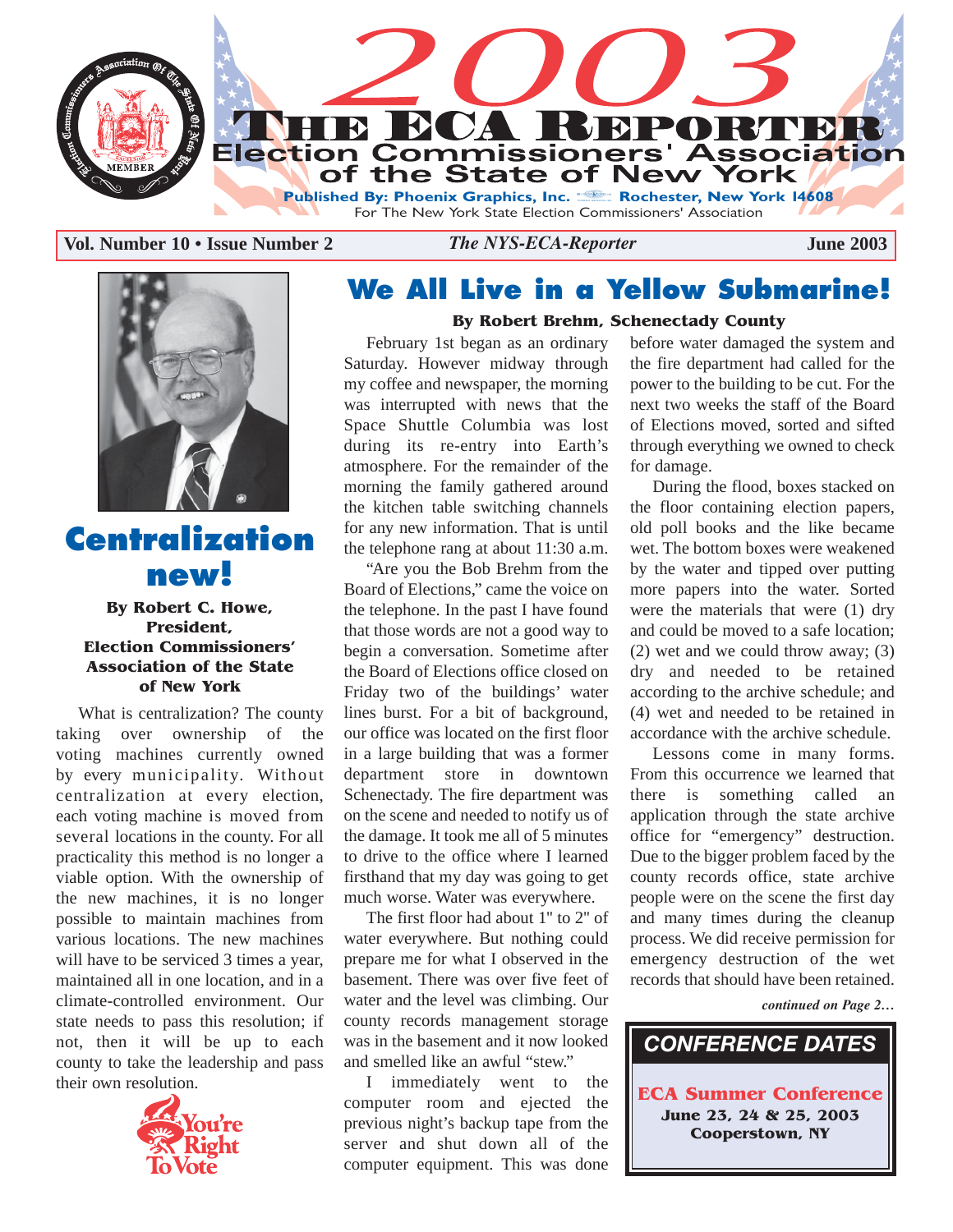

# **Dealing With The Stress Of New Federal Mandates**

#### **By Elizabeth W. Cree, Second Vice-President**

HAVA (The Help America Vote Act) was only passed in the fall of 2002, and our whole world as Election Commissioners has changed over night. To further complicate matters, we are looking forward to our busiest year in a four-year cycle of elections. New machines must be installed by 2004 to meet the requirements of the new bill. In past presidential years, Tompkins County, which is home to Cornell University and Ithaca College, has had record voter turnout in the state and huge increases in voter registrations. Now our office is adding completely new election procedures, running a March Statewide Primary, processing new voter identification requirements, and is adding a statewide database that will change our whole registration system. Needless to say, our staff is feeling the pressure. Complicating matters more is the state of our county's budget. We have been facing tough budget times for the past two years–our office was cut by almost 25%, reducing two positions for 2003.

New mandates and worries about the budget have caused the public to raise many questions. We are still in the interpretation part and do not have all the answers to many of the questions. Voters and municipalities want to know: Why do we have to purchase new machines? Who will own these machines? Where will the money come from? Will there be enough funds for every election district? How will inspectors operate these new machines?

Misinformation has already started to flow from different sources on the interpretation of the new law. Some of our towns thought they would have to pay for the new machines. It is our understanding that money will be allocated for the replacement of lever machines to some extent if not in full. Not knowing all the answers, not having adequate staff, and not knowing how to proceed adds extra stress to our daily work lives.

How are we working with this added pressure? We have learned to have aspirin on hand, we have added ice cream and caffeinated drinks to our daily diet, and we eventually plan to exercise more. Now we do have a small group of concerned citizens that do understand we work more than "one day a year." They show their support by providing us with truffles, donuts, bagels, cookies and a sampling of pastries. We are hoping for headlines that read "New Machines in Elections are Running Smoothly." But, we may end off with headlines about our office: "Board of Elections Staff Found to Have High Levels of Malnutrition from a Diet of Too Many Sweets." Putting all that aside, we as election professionals possess a personal pride in providing fair, accessible elections in New York State. Despite our lack of staffing and ever increasing demands, we always manage to get the job done.

#### *Yellow Submarine continued from front cover.*

Most important we learned the enormous value to have a full document imaging system and a working – redundant computer information backup process. There was a tremendous mess from the wet boxes and from the team of workers trying to clean the water from the building. However, all of the office records were safely stored off-site in the vault of a neighborhood bank. While the papers were damaged, the value of the material represented by the information on the pages was safely recorded in the voter registration system and the full document imaging system. The Board would have suffered a greater loss had it not been for our efforts to electronically record and safely store the information off-site.

We never know when an emergency will strike. However, this is a good reminder that each office should review their system security making sure that information is stored in a safe environment with a redundant off-site storage process. It doesn't help to have the backup medium stored in the same location as the computers because they can both be damaged with one emergency.

There is a silver lining to the storm clouds of February 1st. Just 79 days later, on May 1st the Board of Elections moved into new office space at 388 Broadway, Suite E, Schenectady, NY 12305. All of our boxes are neatly stored on shelves and the computers and information are fully working without the loss of any information. And, we gladly visit the safety deposit box to regularly update our computer backup medium.

### **FYI–The Power Of Perception**

As a society, we have never been more aware of the power of perception than we are today. The motto has become to "error on the side of caution."

With the Federal and State governments requiring and appropriating money for the purchase and updating of voting equipment, we must now be the ones to consciously act with great caution.

We must be ever aware of what we are doing and how we are doing it when it comes to voting equipment as all of our actions could be put under a microscope.

We have a wonderful reputation for doing the right thing, and this is just a reminder to each of us to be ever vigilant.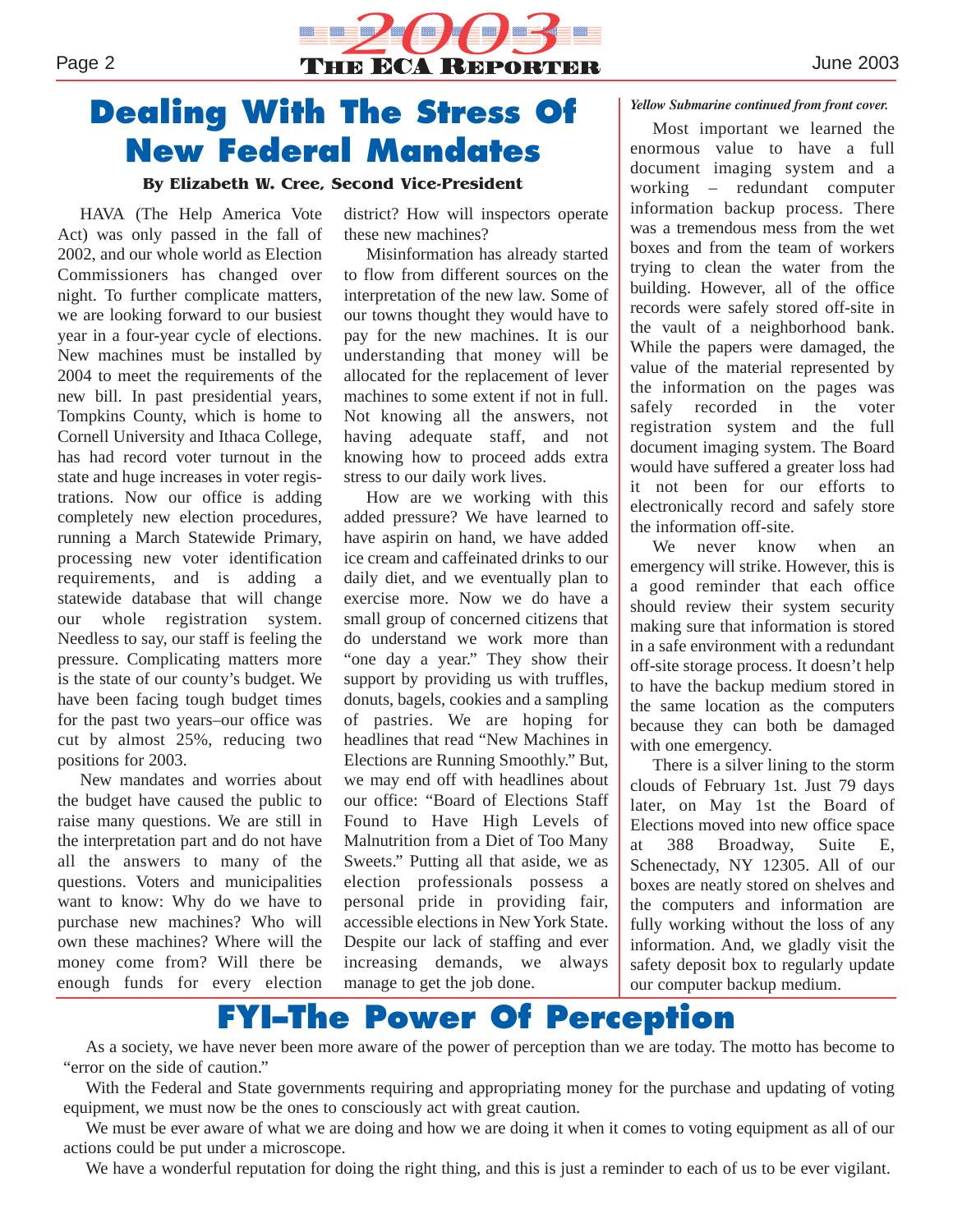

### **You Haven't "Seen It All"**

#### **By Thomas S. Burke, Greene County**

At last winter's Election Conference in Rochester there was some general discussion regarding village elections and a few of the characteristics that seem to set them apart from the November elections. Spring versus fall, the lack of affidavits and a shorter polling day come to mind.

There is at least one village, however, that since its incorporation in 1806, has operated under a charter that might make you feel that you haven't "seen it all."

For starters, the Village of Catskill, in Greene County, holds its annual election on the fourth Tuesday in March. You'll find contests for trustee and village justice, but you will never vote for the office of Mayor. There is no Mayor in Catskill. There is, however, a President of the village of Catskill, and he/she is selected annually by a vote of the five village trustees. The President is selected on election night after the election results are announced.

Another interesting aspect of Catskill's charter is the method of budget approval. While virtually all municipalities require a vote of an election board for budget approval, Catskill's unique charter allows village residents and registered voters a direct

voice in the annual budget process. In fact, village residents can vote category by category to increase or decrease a budget line item. Therefore, when casting their votes, the elected officials are merely casting their votes as village residents, not in their capacity as elected officials. This has made for some interesting outcomes in the village of Catskill budgetary process.

As we prepare to deal with what we expect will be the sweeping changes associated with "HAVA," on the 4th Tuesday in March, in the village of Catskill NY, "the more things change, the more they stay the same."



#### **By Larry Adamczyk**

Last year we received the stateapproved new congressional, state senate and assembly redistricting plans. The county then set out to redraw legislative districts, and the cities and towns, council districts and wards.

The county redistricting was subject to a November 2002 referendum to reduce the number of legislative districts from 17 to 15. Although the voters approved the downsizing, lawsuits challenging the plan were filed in Federal Court, further delaying our map-making efforts.

In December 2002 we began checking the new county legislative lines throughout the various towns looking for possible split election districts. In the course of this process we discovered that some existing town maps had technical errors in their election district lines, necessitating a complete reexamination of all the towns' district lines, and the 1,006 election districts in Erie County.

The City of Buffalo sent its redistricting plan to us in January of this year, at which time we began manually preparing maps. After much of the work was complete, the City's Legal Department realized they had sent us the wrong plan. In February we received Plan 13 from the city, so we had to start again from scratch.

During the city re-mapping process, several "islands" were evident, requiring consolidation. Additionally, numerous election districts had to be recoded and renumbered.

Recently, we completed manually drawn maps. These were sent to the County Department of Environment and Planning where maps will be drawn using Geographic Information System (GIS) software.

We will proof and reproof these maps before sending them out to bid for printing.

However, we're not done. Two cities, Lackawanna and Tonawanda, have yet to finalize their redistricting plans.

Maps, maps and more maps make merrier the madness after reapportionment!



Voice: 845-291-2444 • Fax: 845-291-2437

Publisher: **Phoenix Graphics, Inc.** Rochester, NY 14608•**1-800-262-3202**• Fax: 585-232-5642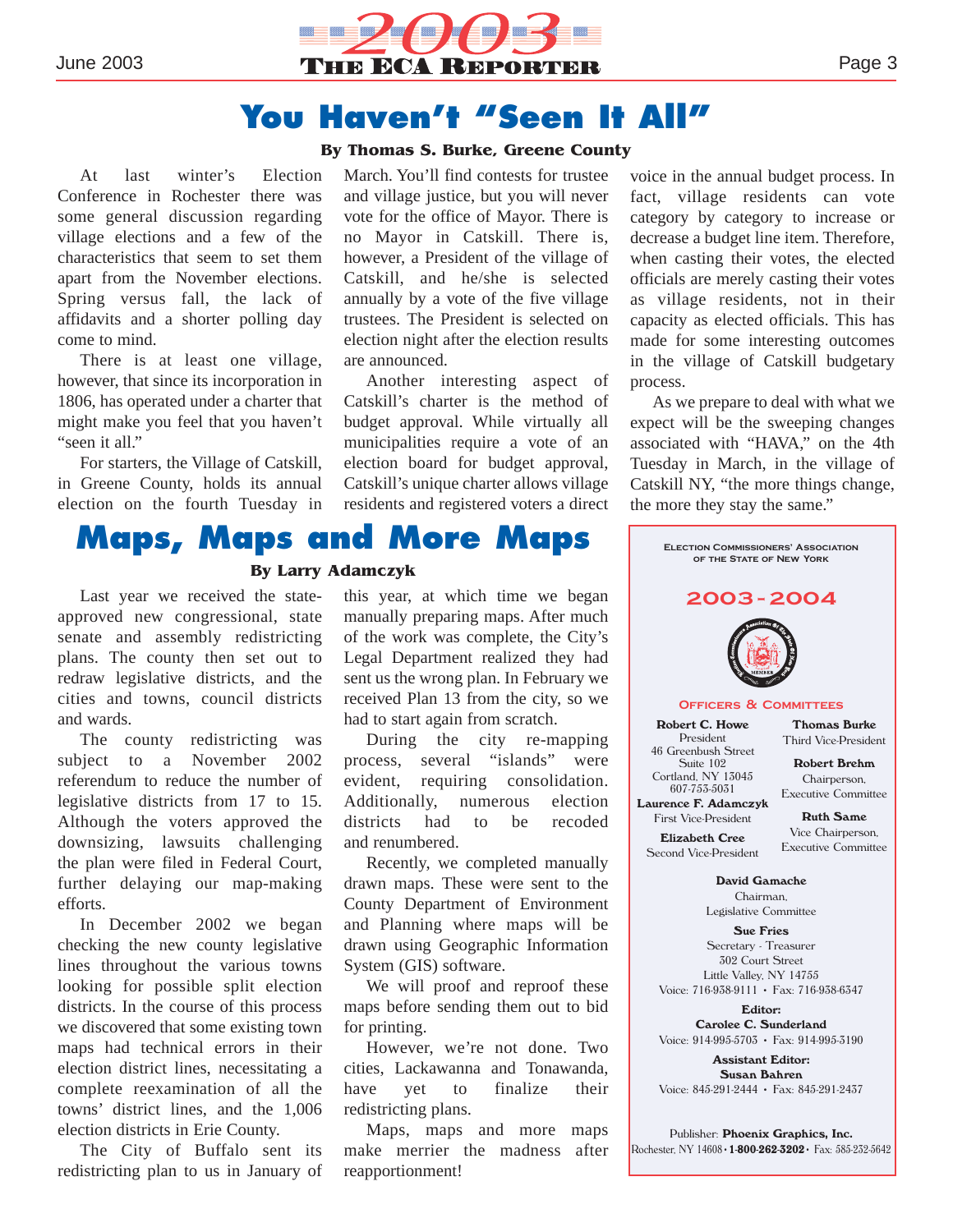

## **A Message from the Editor**

#### **By Carolee Sunderland, Editor**



**WORKING AT A BOARD OF ELECTIONS**

#### **THE BEST OF TIMES… THE WORST OF TIMES…**

First Ask Yourself "Can I work at a Board of Elections?" Or, Better Yet, "Am I up to working at a Board of Elections?" I am often asked how can I get a job at the Board of Elections? It must be interesting to work there and not too difficult! As we all know New York State Election Law governs as to the requirements for working at a BOE in New York State. What is not in THAT book is:

Summer into late Fall vacations can be very hard to come by, leaving early – not good, along with much overtime and extra work for all. True, the Winter into Spring season usually is a bit slower and taking time off a bit easier; remembering there are always exceptions to the rule if a Special Election is called or in a Presidential year.

LISTEN, LISTEN, LISTEN

If you can't take direction from others, you might find it difficult at a BOE. Have trouble doing physical work – there is always a box to move, supplies to lift, research to do, or if you can't sit and do a job over, and over, and over again you could have a problem. When something goes wrong or needs correcting, if it doesn't concern you or your Department, "stay out of it". Keep doing your job–and do it correctly.

#### LISTEN, LISTEN, LISTEN

If you are going to complain, inform your supervisor – not another co–worker. Remember, it's your complaint, not theirs. Never argue where the public can hear or see you. Remember – the next day you may well "patch up" your differences but

the "public" that was present the day before won't be there to see or hear that part of your conversation. What will be remembered and told outside the BOE in the days to come will be that the "BOE staff can't get along and they don't know what they are doing in that office."

If you have a full time position with a BOE, that's what it is. You shouldn't think you can make it a part time one by calling in each week with a reason for not showing up or coming in late. Try doing your work instead of watching the staff members that sit around you – otherwise we now have two BOE staff not doing their work! No doubt about it, working at a BOE can be interesting and is hard work at times. Not your average 9 to 5, Monday to Friday, easy summer living job. So, as I suggested earlier in the article, ask yourself a few questions; however, most importantly when you are interviewed for a position that YOU inquired about, LISTEN, LISTEN, LISTEN to what the Commissioner says.

People who do not work at a BOE think it is so easy to work at a BOE. NOT TRUE. New York State election Law mandates all that we do; therefore, it is hard to be creative at a BOE. Flexibility is a must.

There can be a sense of amazement at the end of an Election to know, even if it was in your own small way, you were a part of a very large picture called the ELECTION PROCESS on a County, State or Federal level. Meaning – you moved that box, stayed late to finish registration applications, worked on a Saturday to get absentee ballots in the mail, packed supply bags, listened to a voter complain, presented to the public a BOE staff that works together, and let the Commissioners make the decisions because they have to explain their reason for doing so. Knowing that you helped potential new voters, current registered voter and candidates participate in this Election Process to the best of your ability can be a great feeling and it CAN be very a interesting job at a Board of Elections!

#### **THE BEST OF TIMES THE WORST OF TIMES**

*To Be Continued…*

# **Incoming Office Faxes**

#### **By Joan Grainer, Montgomery County**

Incoming office faxes sometimes can use a lot of ink up on junk mail.

Recently I hurriedly dialed the toll-free number given to remove our fax number.

To my surprise, the response on the other end of the line was "This is the Witches' Hot Line of Massachusetts."

I curiously waited for more info – a voice then come on and stated, "A witch will be with you shortly."

Quietly, I hung up the phone!

### **Participating In Democracy By Sue Fries, Cattaraugus County**

On Wednesday, February 5, seniors from Mr. Ratel's and Mr. Bohn's Social Studies classes attended a presentation from the Cattaraugus Board of Elections. Karen Byrne, the Democratic Deputy Election Commissioner and Sue A. Fries, the Republican Election Commissioner instructed students on the importance of participating in a democracy and the challenge of increasing voter turnout amongst young people. Jody L. Shaw, the former Gowanda District Clerk and current Administrative Secretary also advised students on the upcoming school budget vote (May 20, 2003). Before leaving school today, each student was asked to fill out a voter registration form. Most Gowanda seniors study Government and Economics which covers a variety of issues including voter behavior.

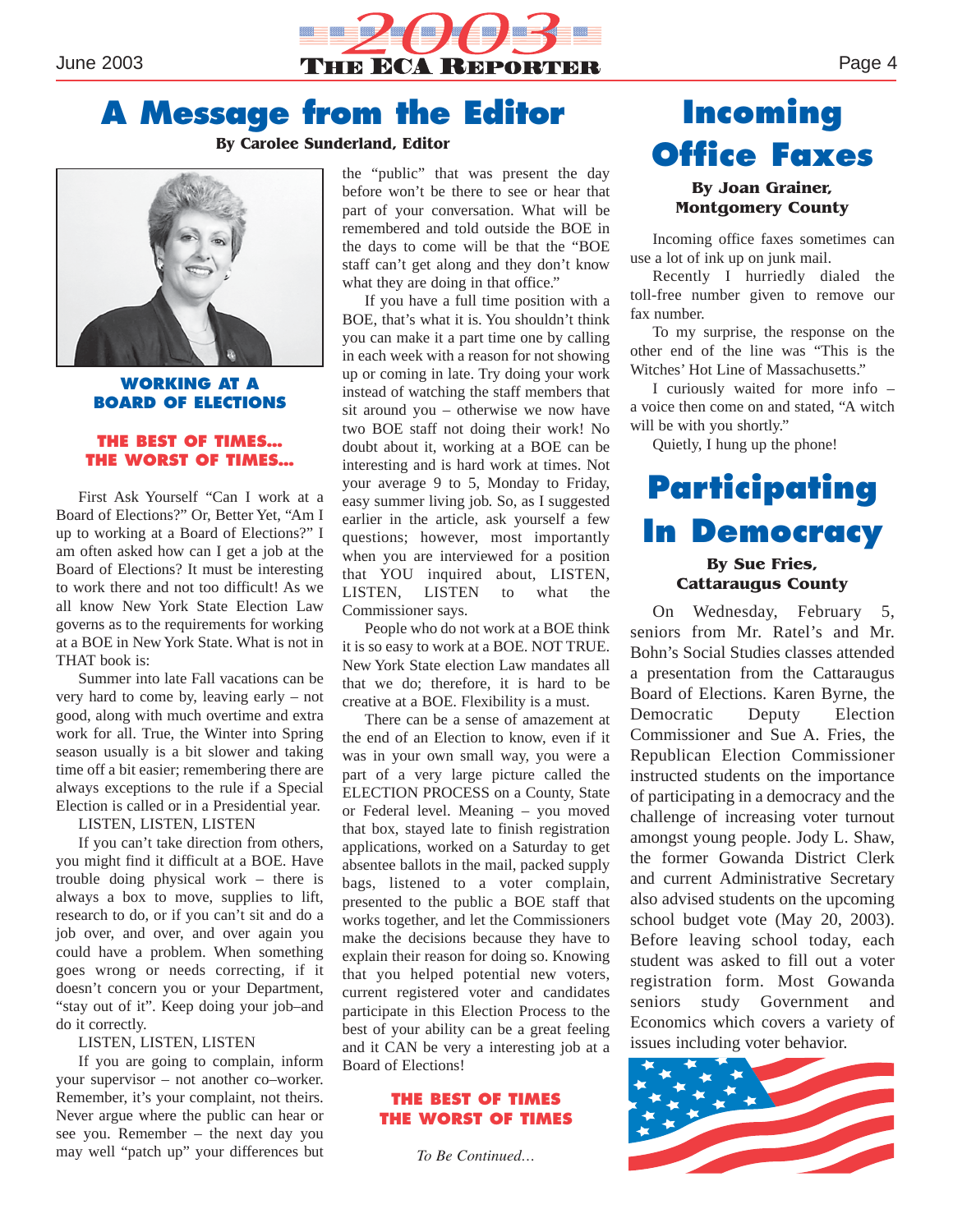

# **THERE MAY BE MORE TO LIFE THAN HAVA**

#### **By Dave Gamache, Chair., Legislative Committee**

HAVA HAVA HAVA HAVA. There are times when it is all we seem to think about. Yet, we all have elections to run this year and a Presidential primary, primary and general election to conduct next year before the full impact of HAVA will hit local Boards of Elections.

The New York State Budget is nearly final. As can be expected, much of the activity of the state Legislature so far this session has been centered on budget issues. Now that the budget is final, legislators and their staffs will begin to focus on other issues, including elections.

There may be some minor non-HAVA related election law changes in place for this year's elections. For example, it appears that more time may be provided for a military ballot to be received after an election. New laws such as this will be reviewed at the 2003 summer conference in Cooperstown. By that time the state legislature will have had several weeks to address elections issues.

The legislative committee has focused its entire attention on the issue of centralization. Some members of the committee, along with some members of the executive committee,

recently met in Albany with the staffs of the Senate Elections and Assembly Election Laws Committee. During the meetings the commissioners also met with Assemblyman Keith Wright, the Chair of the Assembly Election Laws Committee, and I had the opportunity to meet with State Senator Thomas Morahan, Chair of the Senate Elections Committee. The commissioners present gave a strong presentation supporting Board centralization. Both of the committee Chairs, Assemblyman Wright and State Senator Morahan, were encouraging and supportive of the centralization issue. Both indicated there was a strong probability that centralization of county boards would soon be a reality.

The legislative committee recognizes there are other issues beyond centralization. However, given the impending impacts of HAVA, the centralization issue is vital for our long-term future ability to properly conduct elections. But issues such as elections inspectors' compensation, elections inspectors' training and the spring primary are all issues that have importance to county boards.

On the issue of the spring primary, it is still a long shot that it will be adopted anytime soon. However, there seems to be more support in the legislature for the spring primary than there has been in some time. One of the many benefits of an earlier primary is the ability to have absentee ballots printed, mailed, received, voted and returned in a timely manner. The late primary causes some voters to receive the ballot late and, thus, the ballot is returned to the Board of Elections by the voter too late to be counted. Having the vote of everyone eligible to vote and have their vote counted is a concept important to all of us and is an argument being made and heard by some state legislators.

It remains important for all elections commissioners to speak with their state legislators about the importance of centralization, as well as our other issues, at every opportunity. These state legislators count on us to properly and fairly conduct elections. Your state legislators are receptive to your ideas and individually we are their best and most trusted source of information regarding the conduct of elections.

# **Election Commissioners' Association of New York State Regions/Chairpersons**

**Region 1 Chairman: Tony Scannapieco,** Putnam **Susan Bahren,** Orange\*\*\* **Orange Dutchess Nassau New York City Bronx Kings New York Queens Richmond Putnam Rockland Suffolk Sullivan Westchester Region 2 Chairman: Vacancy Diane Wade,** Saratoga **Albany Columbia Fulton Greene Hamilton Montgomery Rensselaer Saratoga Schenectady Schoharie Ulster Warren Washington Region 3 Chairman: Robin M. St. Andrews\*\*\*** St. Lawrence **Deborah Pahler,** St. Lawrence **St. Lawrence Clinton Essex Franklin Jefferson Lewis Oswego Region 4 Chairman: Edward Szczesniak,** Onondaga\*\*\* **Barbara Townsend,** Madison **Onondaga Broome Chenango Delaware Herkimer Madison Oneida Otsego Region 5 Chairman: Robert Howe,** Cortland **Arthur Myers,** Tioga **Tompkins Cayuga Chemung Cortland Schuyler Seneca Steuben Tioga Yates Region 6 Chairman: Gerald Smith,** Livingston\*\*\* **Richard O. Stevenson, Cattaraugus Monroe Allegany Cattaraugus Chautauqua Erie Genesee Livingston Niagara Ontario Orleans Wayne Wyoming**

**\*\*\*\* notifies other counties**